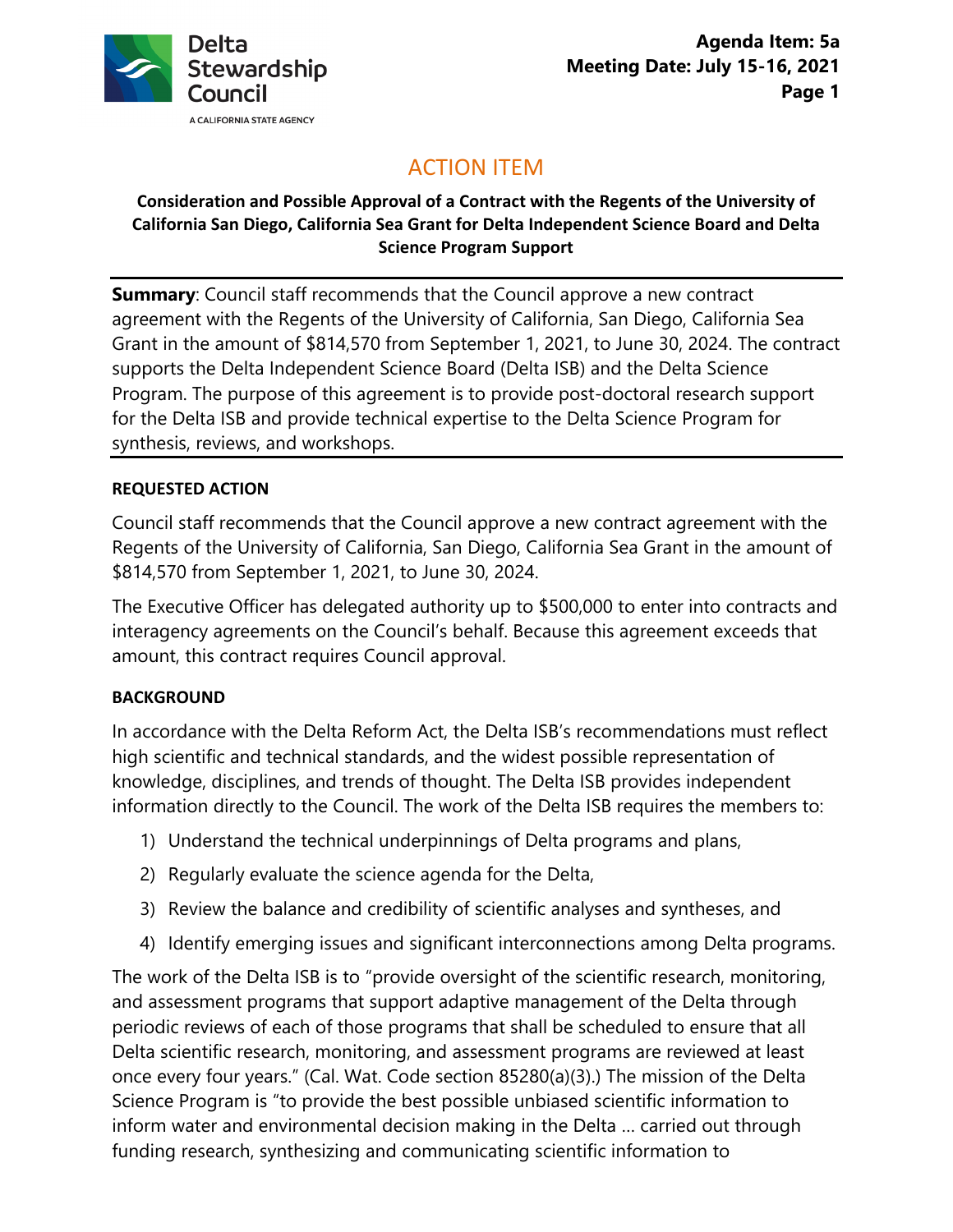policymakers and decisionmakers, promoting independent scientific peer review, and coordinating with Delta agencies to promote science-based adaptive management…." (Cal. Wat. Code section 85280(b)(4).)

The post-doctoral researchers funded under this agreement will be identified and administered by California Sea Grant. These post-doctoral researchers will be expected to support the Delta ISB for two years by reviewing relevant literature, data analysis, and interviews, while also preparing technical presentations and science communication products such as videos, briefing sheets, and manuscripts to be submitted for publication in peer-reviewed journals. New post-doctoral researchers will provide needed reinforcement to help the ISB make progress on significant work plan commitments. The products from post-doctoral researchers will not substitute for the final reports and recommendations of the Delta ISB reviews, which are authored solely by Delta ISB members. California Sea Grant will also provide technical expertise to the Delta Science Program for synthesis, review, advice, and workshop panelists.

This agreement will provide technical expertise for Delta Science Program to support the proposal review process for non-competitive critical science investigations, independent scientific peer review, advice, synthesis, and science workshops. California Sea Grant already provides independent scientific review of applications for the Delta science proposal solicitations and Delta Science Fellows; this agreement would expand this service for all Delta Science Program directed action proposals to unify our independent proposal review process.

#### **CALIFORNIA SEA GRANT COLLEGE PROGRAM**

The California Sea Grant college program, University of California San Diego, Scripps Institute of Oceanography, sponsors and administers scientific research, fellowships, and panels of scientific advisors that contribute to the growing body of knowledge about coastal and marine resources, and helps solve contemporary marine-related problems. California Sea Grant is the largest of the 34 Sea Grant programs nationwide and draws on the talents of scientists and engineers at public and private universities and other research institutions throughout the state. It is administered by the University of California and is based at the Scripps Institution of Oceanography in La Jolla, California. The California Sea Grant program is funded by the National Sea Grant College Program, part of the National Oceanic and Atmospheric Administration, with matching funds from State and local resources.

The staff at the California Sea Grant program have significant expertise in science management and have conducted the Delta Science Fellows program since 2003 by managing the review, selection, and work of the previous classes of Fellows. The California Sea Grant Program also has facilitated independent proposal review services for the Council's competitive solicitation program for critical science investigations and